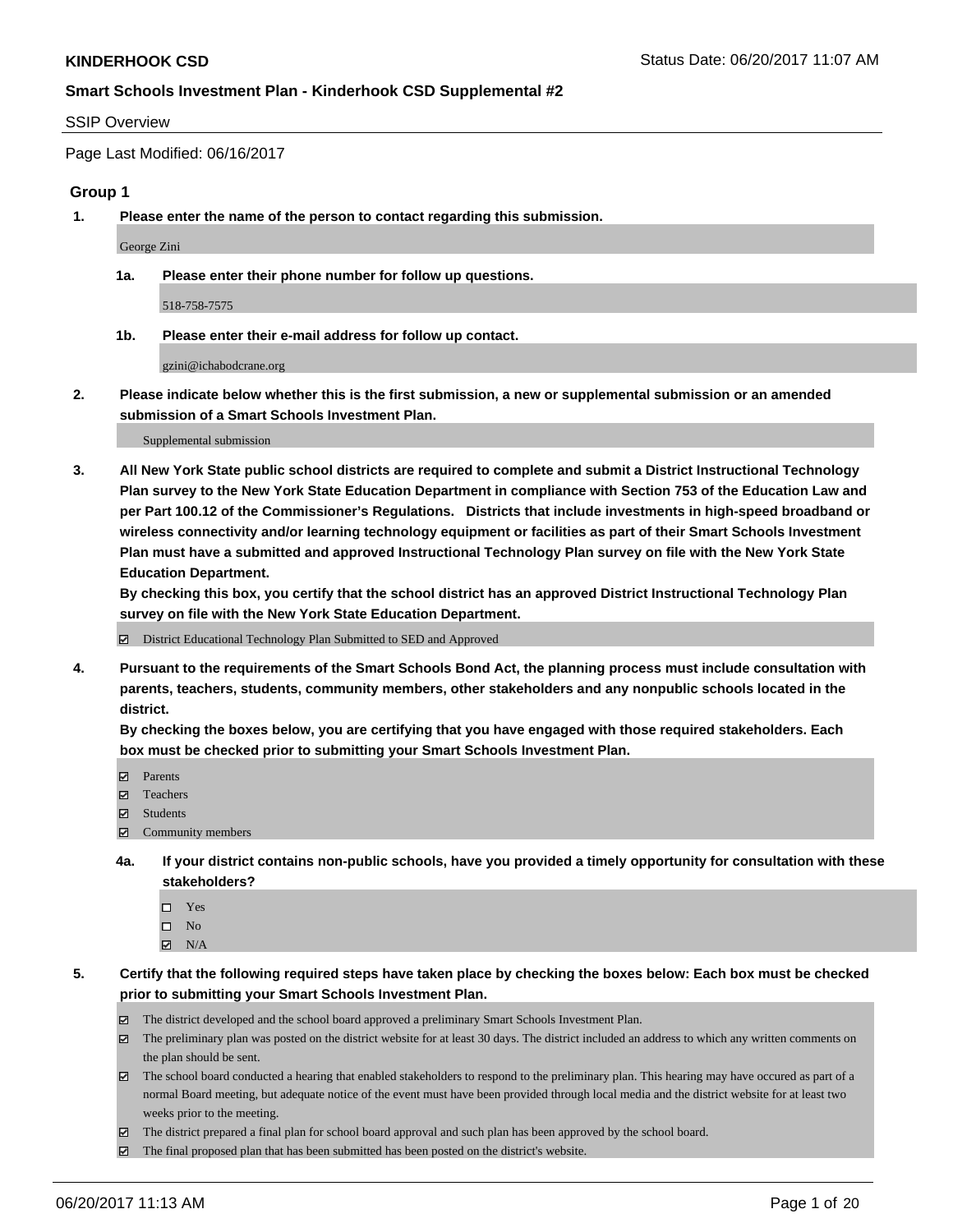#### SSIP Overview

Page Last Modified: 06/16/2017

**5a. Please upload the proposed Smart Schools Investment Plan (SSIP) that was posted on the district's website, along with any supporting materials. Note that this should be different than your recently submitted Educational Technology Survey. The Final SSIP, as approved by the School Board, should also be posted on the website and remain there during the course of the projects contained therein.**

ICC Smart Schools Inv. Plan Phase II.pdf

**5b. Enter the webpage address where the final Smart Schools Investment Plan is posted. The Plan should remain posted for the life of the included projects.**

http://www.ichabodcrane.org/News/16-17/SmartSchoolsInvestmentPlanPhaseII.php

**6. Please enter an estimate of the total number of students and staff that will benefit from this Smart Schools Investment Plan based on the cumulative projects submitted to date.**

2,250

**7. An LEA/School District may partner with one or more other LEA/School Districts to form a consortium to pool Smart Schools Bond Act funds for a project that meets all other Smart School Bond Act requirements. Each school district participating in the consortium will need to file an approved Smart Schools Investment Plan for the project and submit a signed Memorandum of Understanding that sets forth the details of the consortium including the roles of each respective district.**

 $\Box$  The district plans to participate in a consortium to partner with other school district(s) to implement a Smart Schools project.

**8. Please enter the name and 6-digit SED Code for each LEA/School District participating in the Consortium.**

| <b>Partner LEA/District</b> | <b>ISED BEDS Code</b> |
|-----------------------------|-----------------------|
| (No Response)               | (No Response)         |

**9. Please upload a signed Memorandum of Understanding with all of the participating Consortium partners.**

(No Response)

**10. Your district's Smart Schools Bond Act Allocation is:**

\$1,309,134

**11. Enter the budget sub-allocations by category that you are submitting for approval at this time. If you are not budgeting SSBA funds for a category, please enter 0 (zero.) If the value entered is \$0, you will not be required to complete that survey question.**

|                                       | Sub-        |
|---------------------------------------|-------------|
|                                       | Allocations |
| <b>School Connectivity</b>            | 0           |
| Connectivity Projects for Communities | 0           |
| <b>Classroom Technology</b>           | 251,917     |
| Pre-Kindergarten Classrooms           | 0           |
| Replace Transportable Classrooms      | 0           |
| <b>High-Tech Security Features</b>    | 0           |
| Totals:                               | 251,917     |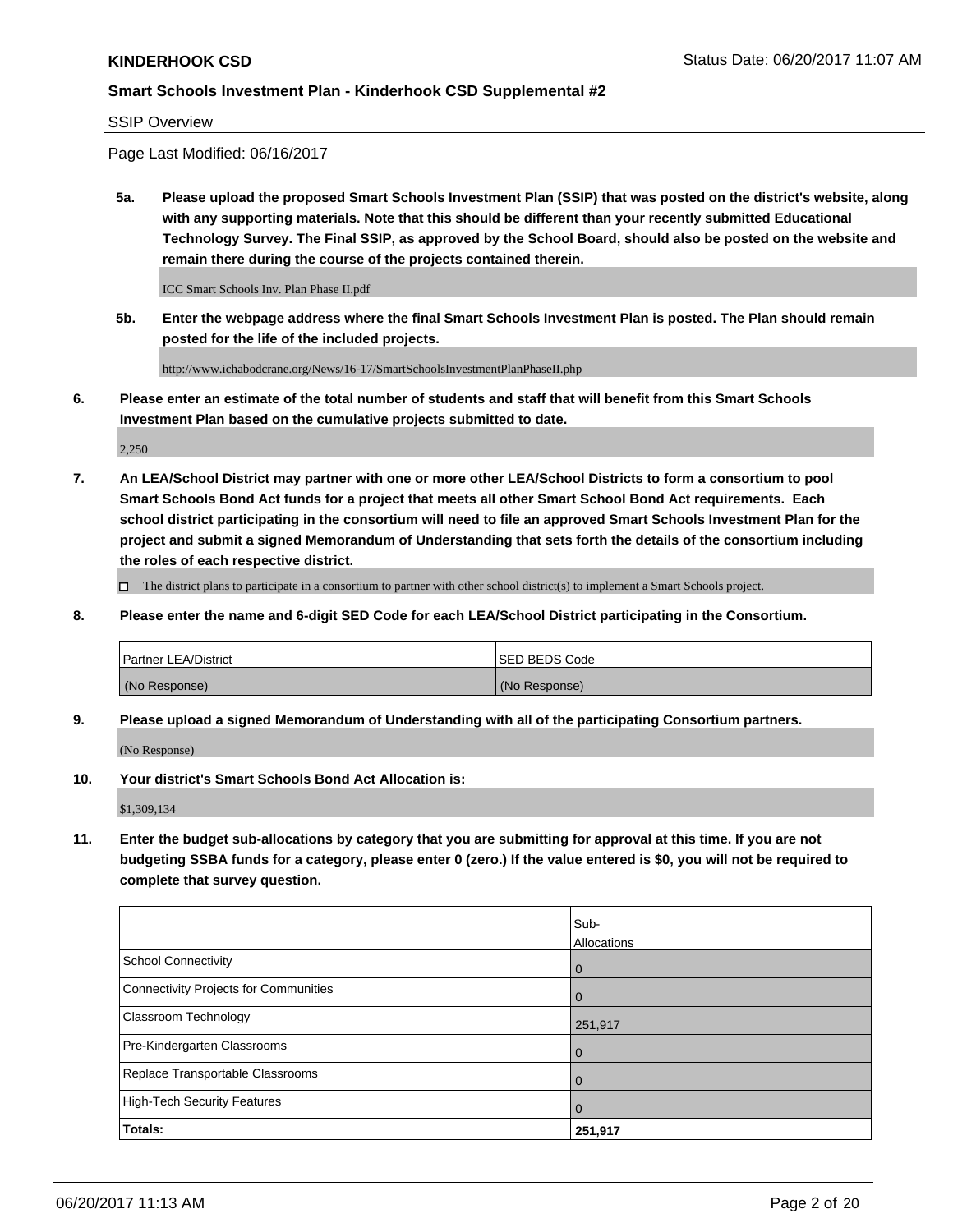### School Connectivity

Page Last Modified: 02/21/2017

### **Group 1**

- **1. In order for students and faculty to receive the maximum benefit from the technology made available under the Smart Schools Bond Act, their school buildings must possess sufficient connectivity infrastructure to ensure that devices can be used during the school day. Smart Schools Investment Plans must demonstrate that:**
	- **sufficient infrastructure that meets the Federal Communications Commission's 100 Mbps per 1,000 students standard currently exists in the buildings where new devices will be deployed, or**
	- **is a planned use of a portion of Smart Schools Bond Act funds, or**
	- **is under development through another funding source.**

**Smart Schools Bond Act funds used for technology infrastructure or classroom technology investments must increase the number of school buildings that meet or exceed the minimum speed standard of 100 Mbps per 1,000 students and staff within 12 months. This standard may be met on either a contracted 24/7 firm service or a "burstable" capability. If the standard is met under the burstable criteria, it must be:**

**1. Specifically codified in a service contract with a provider, and**

**2. Guaranteed to be available to all students and devices as needed, particularly during periods of high demand, such as computer-based testing (CBT) periods.**

**Please describe how your district already meets or is planning to meet this standard within 12 months of plan submission.**

(No Response)

- **1a. If a district believes that it will be impossible to meet this standard within 12 months, it may apply for a waiver of this requirement, as described on the Smart Schools website. The waiver must be filed and approved by SED prior to submitting this survey.**
	- By checking this box, you are certifying that the school district has an approved waiver of this requirement on file with the New York State Education Department.

#### **2. Connectivity Speed Calculator (Required)**

|                         | Number of<br><b>Students</b> | Multiply by<br>100 Kbps | Divide by 1000   Current Speed<br>to Convert to<br>Required<br>Speed in Mb | lin Mb           | Expected<br>Speed to be<br>Attained Within Required<br>12 Months | <b>Expected Date</b><br>When<br>Speed Will be<br>Met |
|-------------------------|------------------------------|-------------------------|----------------------------------------------------------------------------|------------------|------------------------------------------------------------------|------------------------------------------------------|
| <b>Calculated Speed</b> | (No<br>Response)             | (No Response)           | (No<br>Response)                                                           | (No<br>Response) | (No<br>Response)                                                 | (No<br>Response)                                     |

### **3. Describe how you intend to use Smart Schools Bond Act funds for high-speed broadband and/or wireless connectivity projects in school buildings.**

(No Response)

**4. Describe the linkage between the district's District Instructional Technology Plan and the proposed projects. (There should be a link between your response to this question and your response to Question 1 in Part E. Curriculum and Instruction "What are the district's plans to use digital connectivity and technology to improve teaching and learning?)**

(No Response)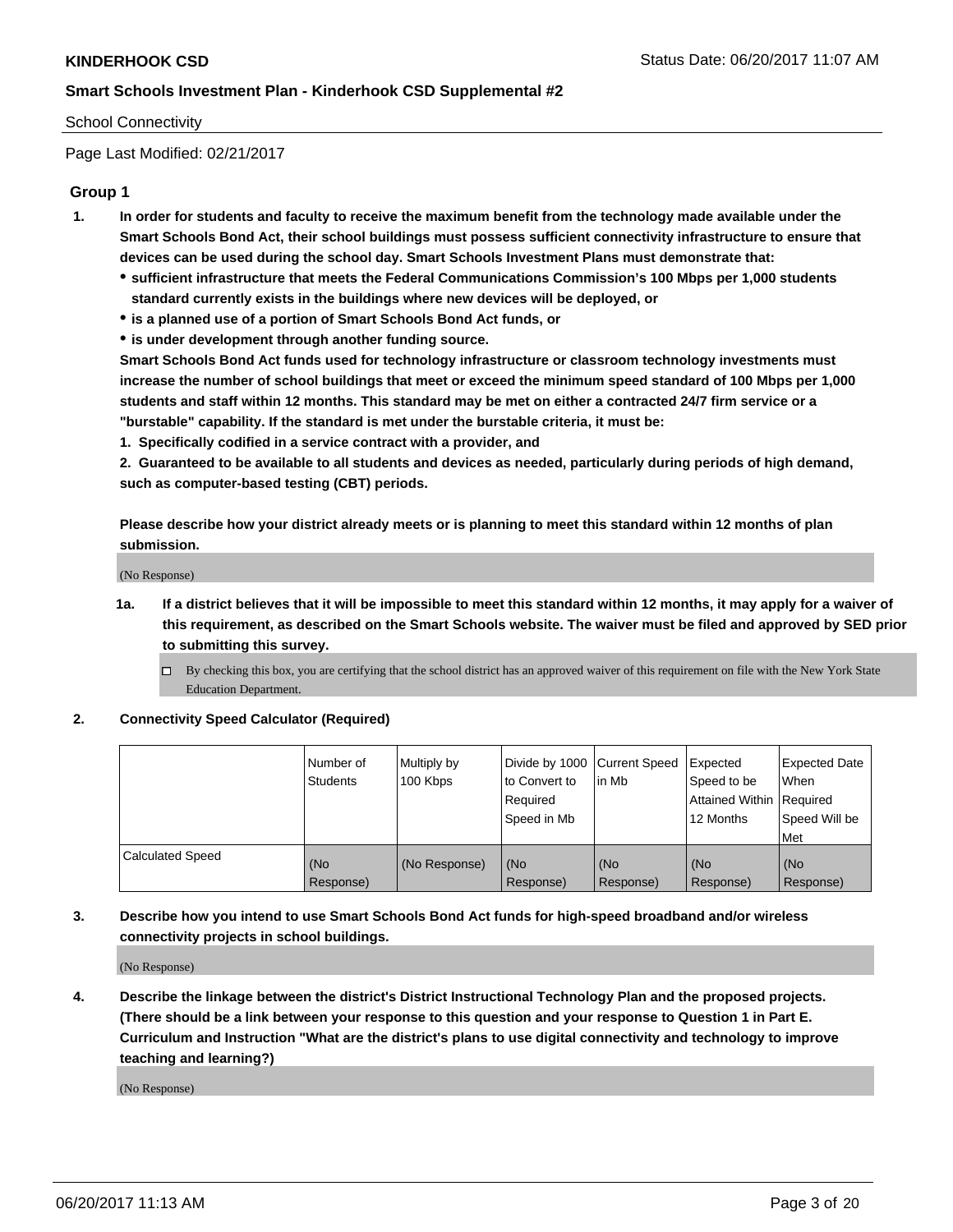### School Connectivity

Page Last Modified: 02/21/2017

**5. If the district wishes to have students and staff access the Internet from wireless devices within the school building, or in close proximity to it, it must first ensure that it has a robust Wi-Fi network in place that has sufficient bandwidth to meet user demand.**

**Please describe how you have quantified this demand and how you plan to meet this demand.**

(No Response)

**6. As indicated on Page 5 of the guidance, the Office of Facilities Planning will have to conduct a preliminary review of all capital projects, including connectivity projects.**

**Please indicate on a separate row each project number given to you by the Office of Facilities Planning.**

| Project Number |  |
|----------------|--|
|                |  |
| (No Response)  |  |

**7. Certain high-tech security and connectivity infrastructure projects may be eligible for an expedited review process as determined by the Office of Facilities Planning.**

**Was your project deemed eligible for streamlined review?**

(No Response)

**8. Include the name and license number of the architect or engineer of record.**

| Name          | License Number |
|---------------|----------------|
| (No Response) | (No Response)  |

**9. If you are submitting an allocation for School Connectivity complete this table.**

**Note that the calculated Total at the bottom of the table must equal the Total allocation for this category that you entered in the SSIP Overview overall budget.** 

|                                            | Sub-              |
|--------------------------------------------|-------------------|
|                                            | <b>Allocation</b> |
| Network/Access Costs                       | (No Response)     |
| <b>Outside Plant Costs</b>                 | (No Response)     |
| School Internal Connections and Components | (No Response)     |
| Professional Services                      | (No Response)     |
| Testing                                    | (No Response)     |
| <b>Other Upfront Costs</b>                 | (No Response)     |
| <b>Other Costs</b>                         | (No Response)     |
| Totals:                                    | 0                 |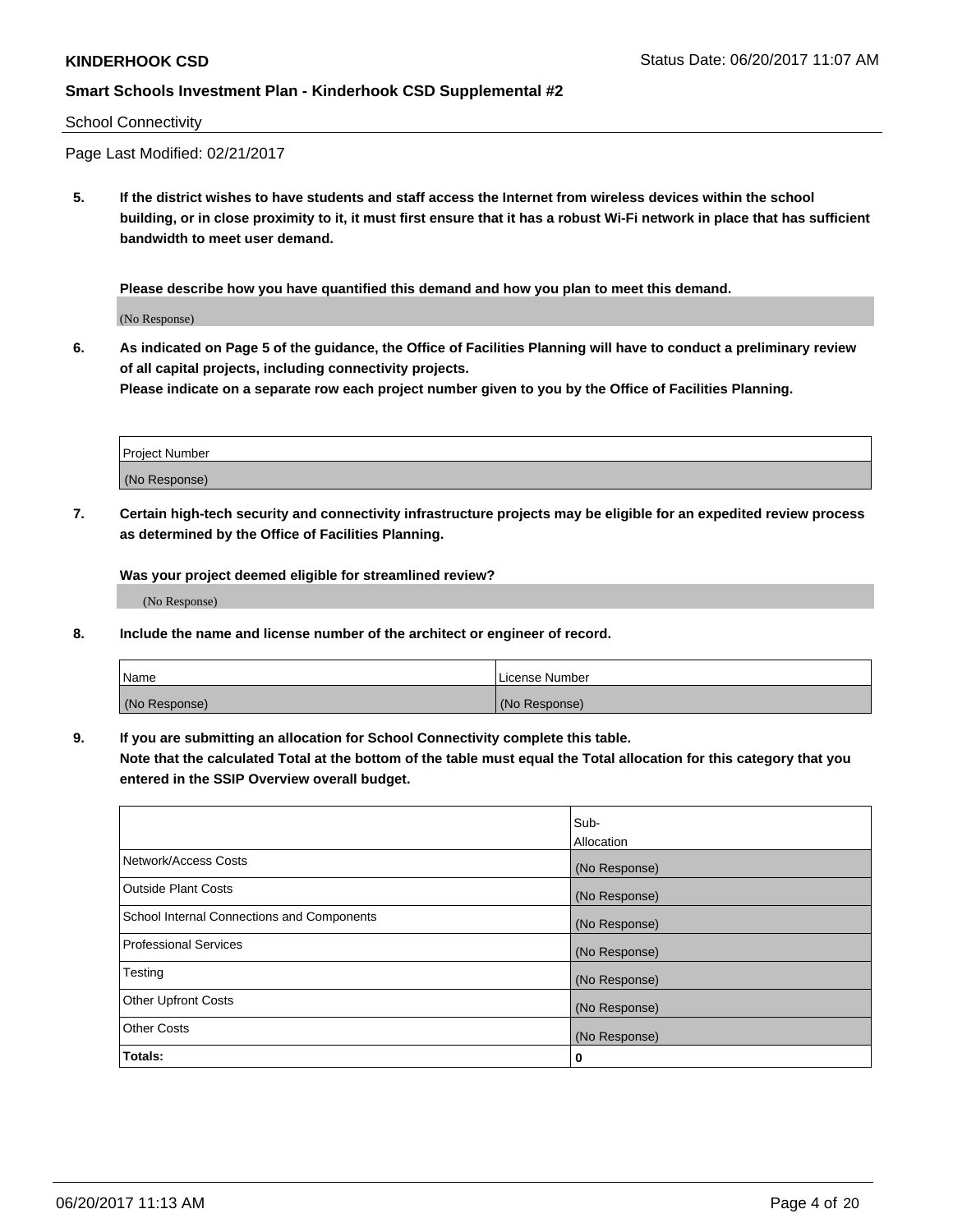### School Connectivity

Page Last Modified: 02/21/2017

**10. Please detail the type, quantity, per unit cost and total cost of the eligible items under each sub-category. This is especially important for any expenditures listed under the "Other" category. All expenditures must be eligible for tax-exempt financing to be reimbursed through the SSBA. Sufficient detail must be provided so that we can verify this is the case. If you have any questions, please contact us directly through smartschools@nysed.gov. NOTE: Wireless Access Points should be included in this category, not under Classroom Educational Technology, except those that will be loaned/purchased for nonpublic schools. Add rows under each sub-category for additional items, as needed.**

Select the allowable expenditure type. Repeat to add another item under each type. Item to be purchased  $\sqrt{$  Quantity  $\sqrt{}$  Cost per Item  $\sqrt{}$  Total Cost (No Response) (No Response) (No Response) (No Response) (No Response)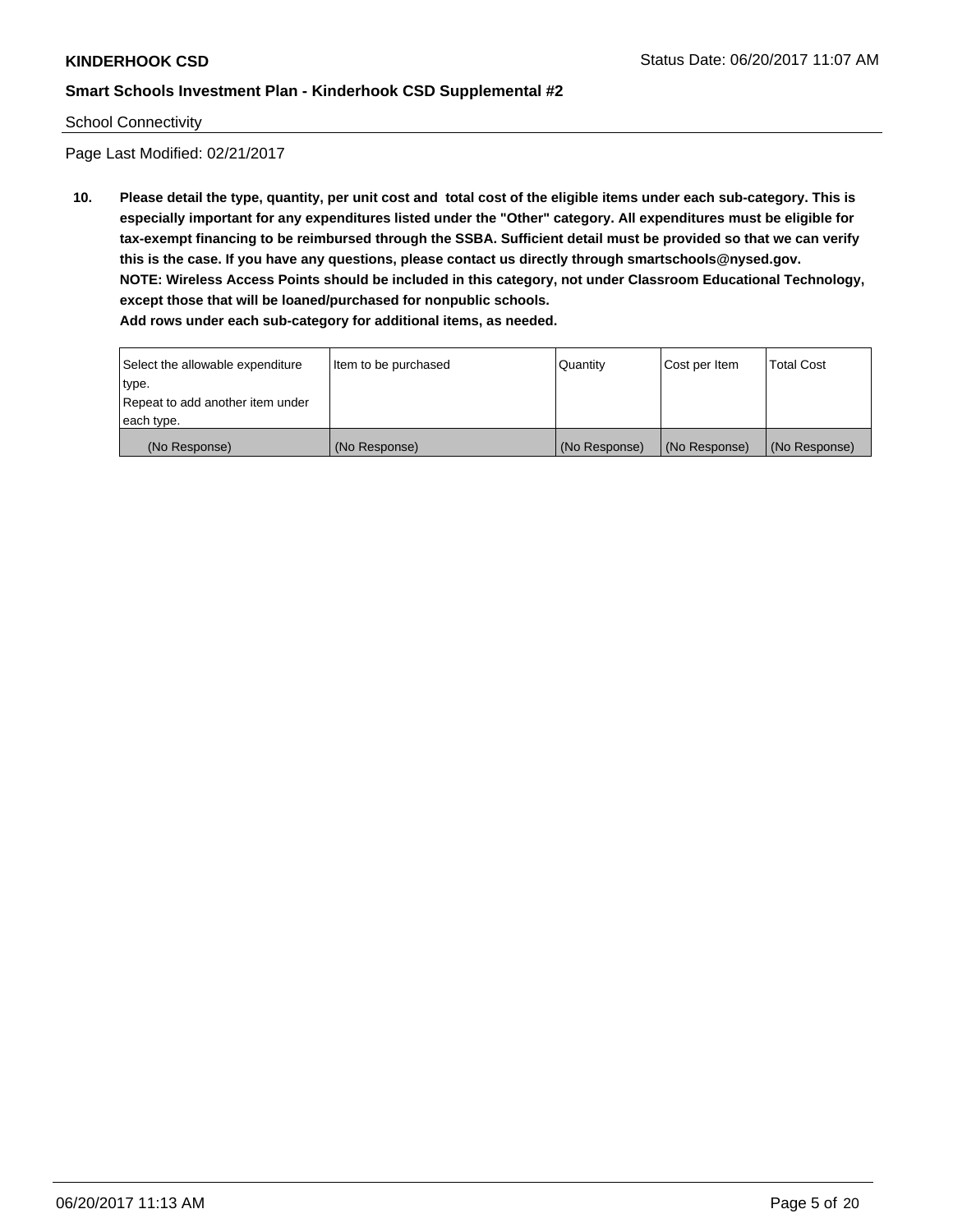Community Connectivity (Broadband and Wireless)

Page Last Modified: 02/21/2017

### **Group 1**

**1. Describe how you intend to use Smart Schools Bond Act funds for high-speed broadband and/or wireless connectivity projects in the community.**

(No Response)

**2. Please describe how the proposed project(s) will promote student achievement and increase student and/or staff access to the Internet in a manner that enhances student learning and/or instruction outside of the school day and/or school building.**

(No Response)

**3. Community connectivity projects must comply with all the necessary local building codes and regulations (building and related permits are not required prior to plan submission).**

 $\Box$  I certify that we will comply with all the necessary local building codes and regulations.

**4. Please describe the physical location of the proposed investment.**

(No Response)

**5. Please provide the initial list of partners participating in the Community Connectivity Broadband Project, along with their Federal Tax Identification (Employer Identification) number.**

| <b>Project Partners</b> | l Federal ID # |
|-------------------------|----------------|
| (No Response)           | (No Response)  |

**6. If you are submitting an allocation for Community Connectivity, complete this table. Note that the calculated Total at the bottom of the table must equal the Total allocation for this category that you entered in the SSIP Overview overall budget.**

|                                    | Sub-Allocation |
|------------------------------------|----------------|
| Network/Access Costs               | (No Response)  |
| Outside Plant Costs                | (No Response)  |
| <b>Tower Costs</b>                 | (No Response)  |
| <b>Customer Premises Equipment</b> | (No Response)  |
| <b>Professional Services</b>       | (No Response)  |
| Testing                            | (No Response)  |
| <b>Other Upfront Costs</b>         | (No Response)  |
| <b>Other Costs</b>                 | (No Response)  |
| Totals:                            | 0              |

**7. Please detail the type, quantity, per unit cost and total cost of the eligible items under each sub-category. This is especially important for any expenditures listed under the "Other" category. All expenditures must be capital-bond eligible to be reimbursed through the SSBA. If you have any questions, please contact us directly through smartschools@nysed.gov.**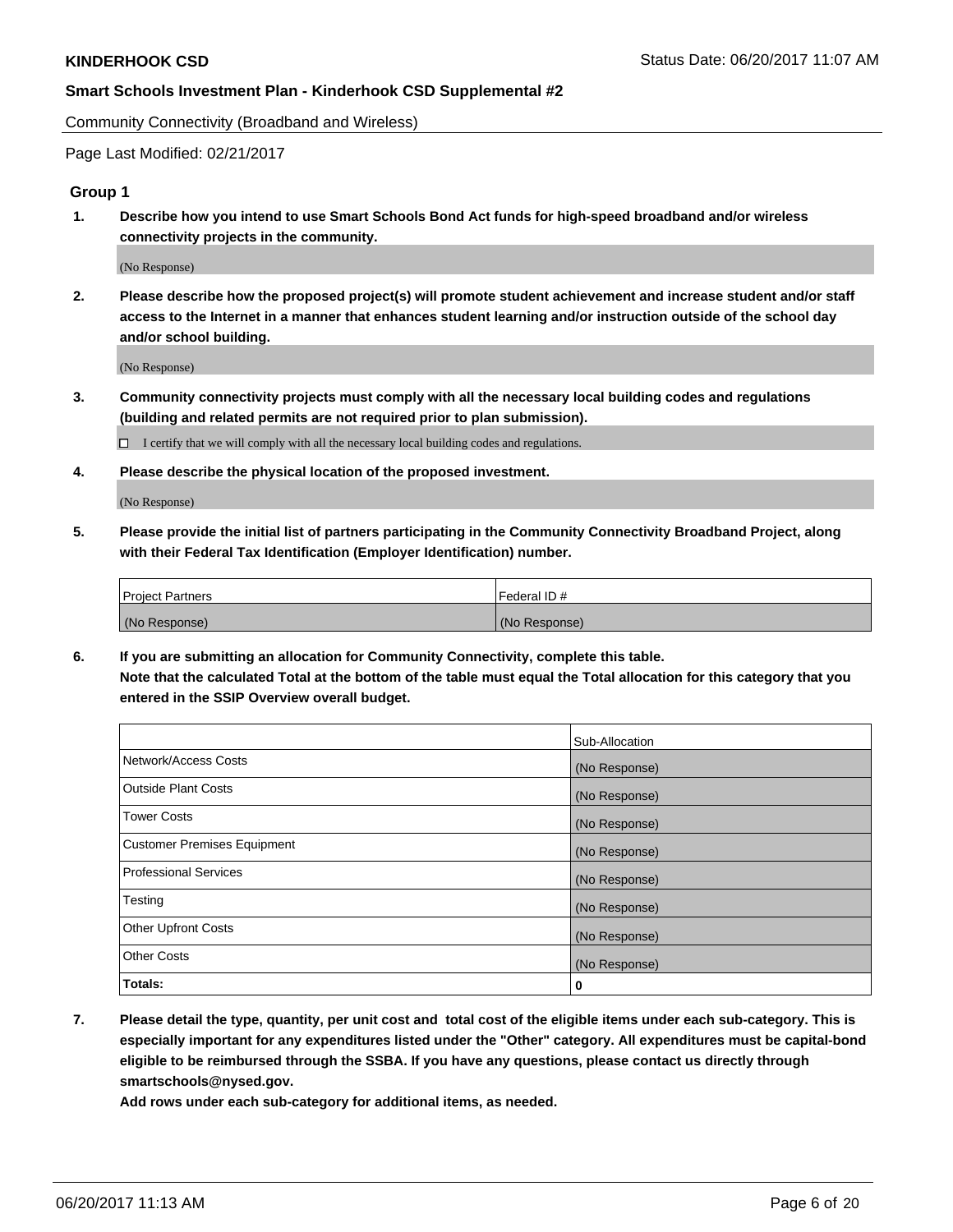Community Connectivity (Broadband and Wireless)

| Select the allowable expenditure<br>type.<br>Repeat to add another item under | Item to be purchased | Quantity      | Cost per Item | <b>Total Cost</b> |  |
|-------------------------------------------------------------------------------|----------------------|---------------|---------------|-------------------|--|
| each type.                                                                    |                      |               |               |                   |  |
| (No Response)                                                                 | (No Response)        | (No Response) | (No Response) | (No Response)     |  |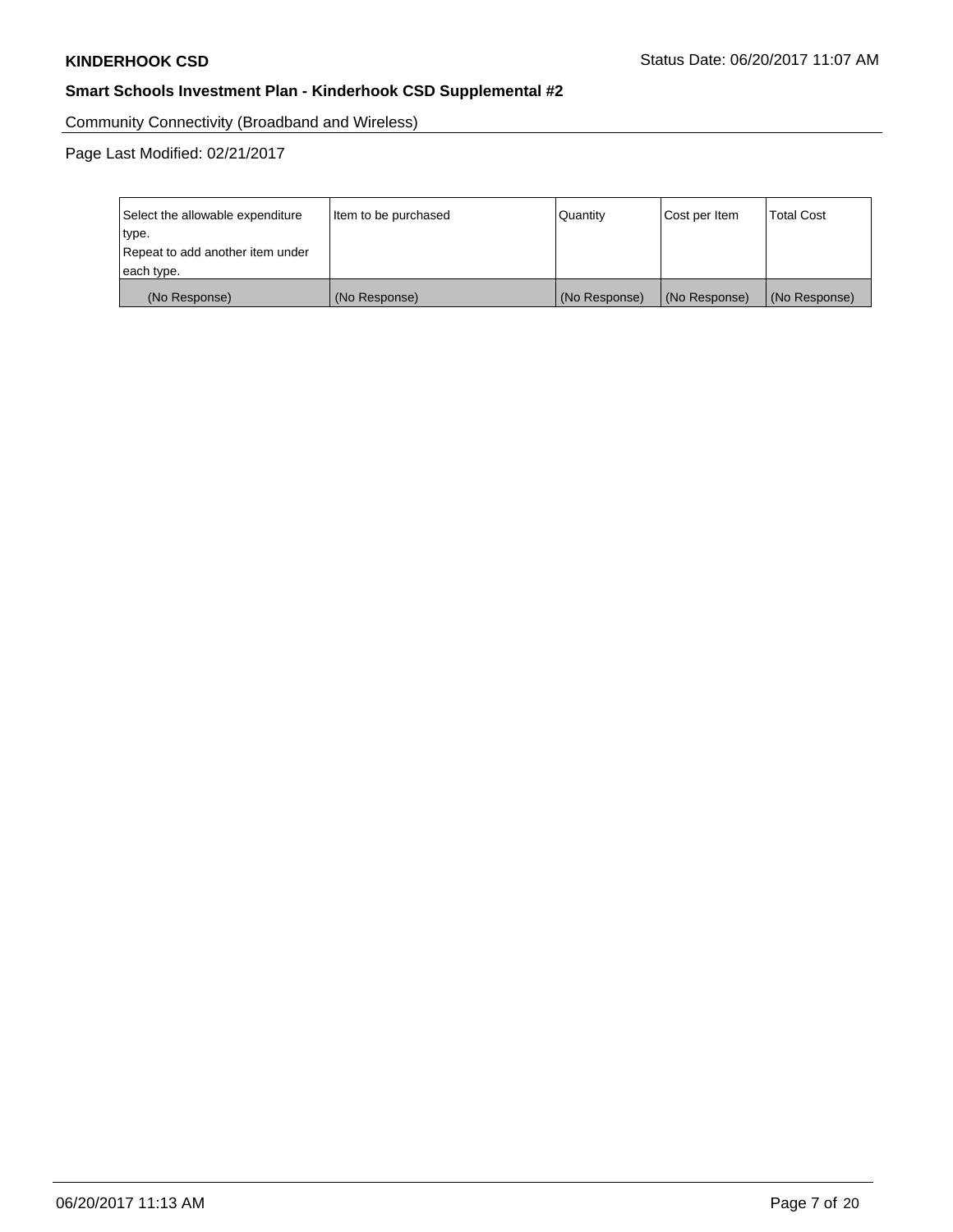### Classroom Learning Technology

Page Last Modified: 06/16/2017

### **Questions**

**1. In order for students and faculty to receive the maximum benefit from the technology made available under the Smart Schools Bond Act, their school buildings must possess sufficient connectivity infrastructure to ensure that devices can be used during the school day. Smart Schools Investment Plans must demonstrate that sufficient infrastructure that meets the Federal Communications Commission's 100 Mbps per 1,000 students standard currently exists in the buildings where new devices will be deployed, or is a planned use of a portion of Smart Schools Bond Act funds, or is under development through another funding source.**

**Smart Schools Bond Act funds used for technology infrastructure or classroom technology investments must increase the number of school buildings that meet or exceed the minimum speed standard of 100 Mbps per 1,000 students and staff within 12 months. This standard may be met on either a contracted 24/7 firm service or a "burstable" capability. If the standard is met under the burstable criteria, it must be:**

**1. Specifically codified in a service contract with a provider, and**

**2. Guaranteed to be available to all students and devices as needed, particularly during periods of high demand, such as computer-based testing (CBT) periods.**

**Please describe how your district already meets or is planning to meet this standard within 12 months of plan submission.**

The District will not be using SSBA funds to meet this standard. Presently the District has 200/200 Mbps which meets the Federal Communications Commission minimum speed standard of 100Mbps per 1,000 students. The cost of the bandwidth is supported in the District's general budget.

- **1a. If a district believes that it will be impossible to meet this standard within 12 months, it may apply for a waiver of this requirement, as described on the Smart Schools website. The waiver must be filed and approved by SED prior to submitting this survey.**
	- $\Box$  By checking this box, you are certifying that the school district has an approved waiver of this requirement on file with the New York State Education Department.

#### **2. Connectivity Speed Calculator (Required)**

|                  | l Number of<br>Students | Multiply by<br>100 Kbps | to Convert to           | Divide by 1000 Current Speed Expected<br>l in Mb | Speed to be                           | Expected Date<br>When |
|------------------|-------------------------|-------------------------|-------------------------|--------------------------------------------------|---------------------------------------|-----------------------|
|                  |                         |                         | Reauired<br>Speed in Mb |                                                  | Attained Within Required<br>12 Months | Speed Will be         |
|                  |                         |                         |                         |                                                  |                                       | Met                   |
| Calculated Speed | 1.780                   | 178,000                 | 178                     | 200                                              | 200                                   | Has been met          |

**3. If the district wishes to have students and staff access the Internet from wireless devices within the school building, or in close proximity to it, it must first ensure that it has a robust Wi-Fi network in place that has sufficient bandwidth to meet user demand.**

#### **Please describe how you have quantified this demand and how you plan to meet this demand.**

Over the past several years the district has made significant enhancements and upgrades to our overall network infrastructure with new wiring, switches, servers, and wireless access. Presently the district has 100% wireless coverage in all instructional spaces with bandwidth of 200/200 Mbps. All of our wireless access points have been replaced and upgraded in the past two years. All of our instructional spaces have robust wireless coverage and sufficient bandwidth capacity for anticipated increased use of mobile devices by staff and students.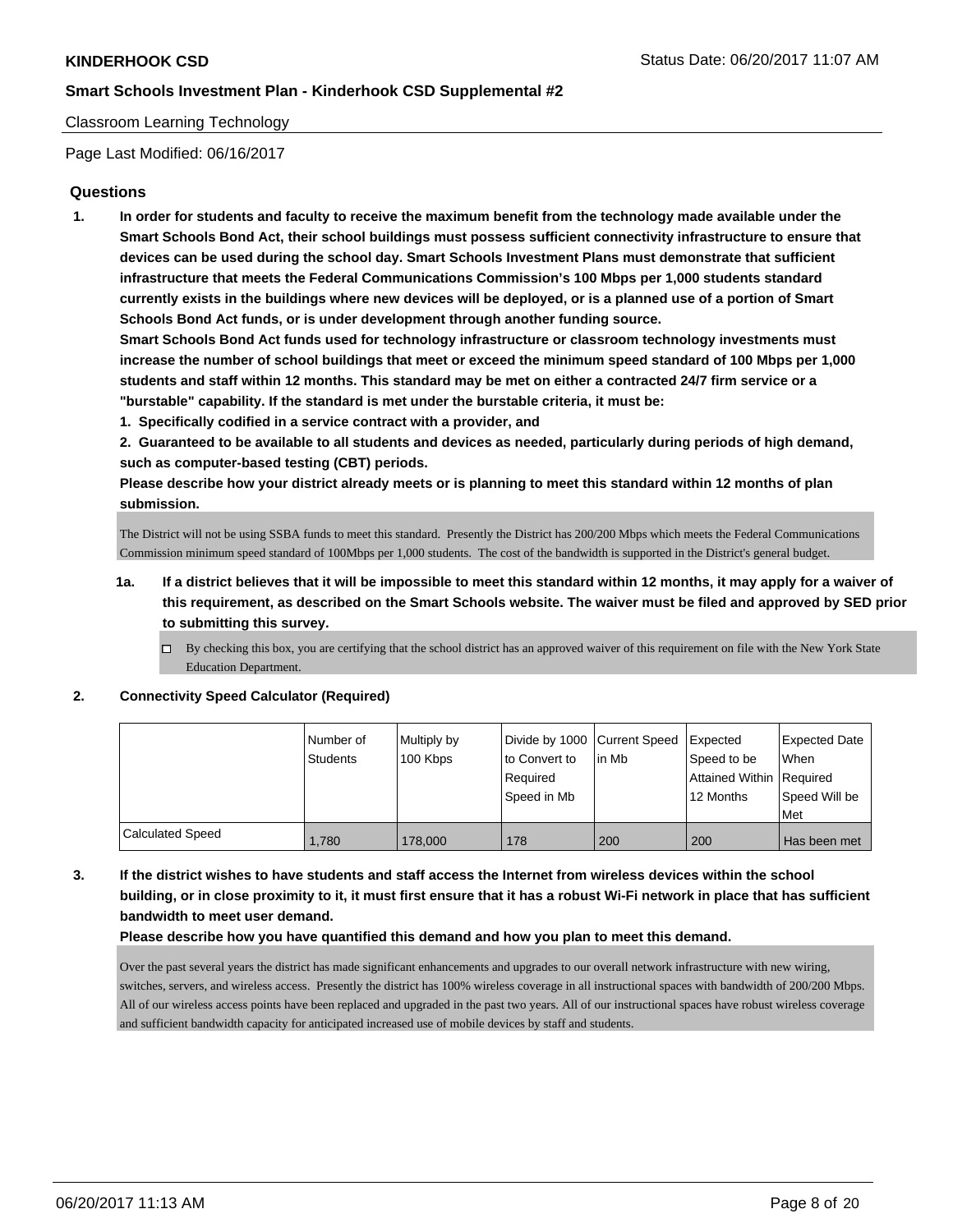### Classroom Learning Technology

Page Last Modified: 06/16/2017

**4. All New York State public school districts are required to complete and submit an Instructional Technology Plan survey to the New York State Education Department in compliance with Section 753 of the Education Law and per Part 100.12 of the Commissioner's Regulations.**

**Districts that include educational technology purchases as part of their Smart Schools Investment Plan must have a submitted and approved Instructional Technology Plan survey on file with the New York State Education Department.**

- By checking this box, you are certifying that the school district has an approved Instructional Technology Plan survey on file with the New York State Education Department.
- **5. Describe the devices you intend to purchase and their compatibility with existing or planned platforms or systems. Specifically address the adequacy of each facility's electrical, HVAC and other infrastructure necessary to install and support the operation of the planned technology.**

The District is looking to purchase 200 desktop computers to replace and update the older, outdated equipment that our students and staff utilize. We are looking to purchase 91 laptop computers along with carts to remove and replace old and outdated equipment as well as add additional technology for student use. All of these devices are compatible with our Epson interactive short throw projector systems that we have placed in each classroom throughout the district. We are looking to purchase Bluetooth keyboards and headphones to assist teachers in teaching the technology standards in their classrooms. The purchase of additional laptops, document cameras, headphones, keyboards, and video recording equipment will not require any new wiring and will be able to be added immediately into our technology circulation.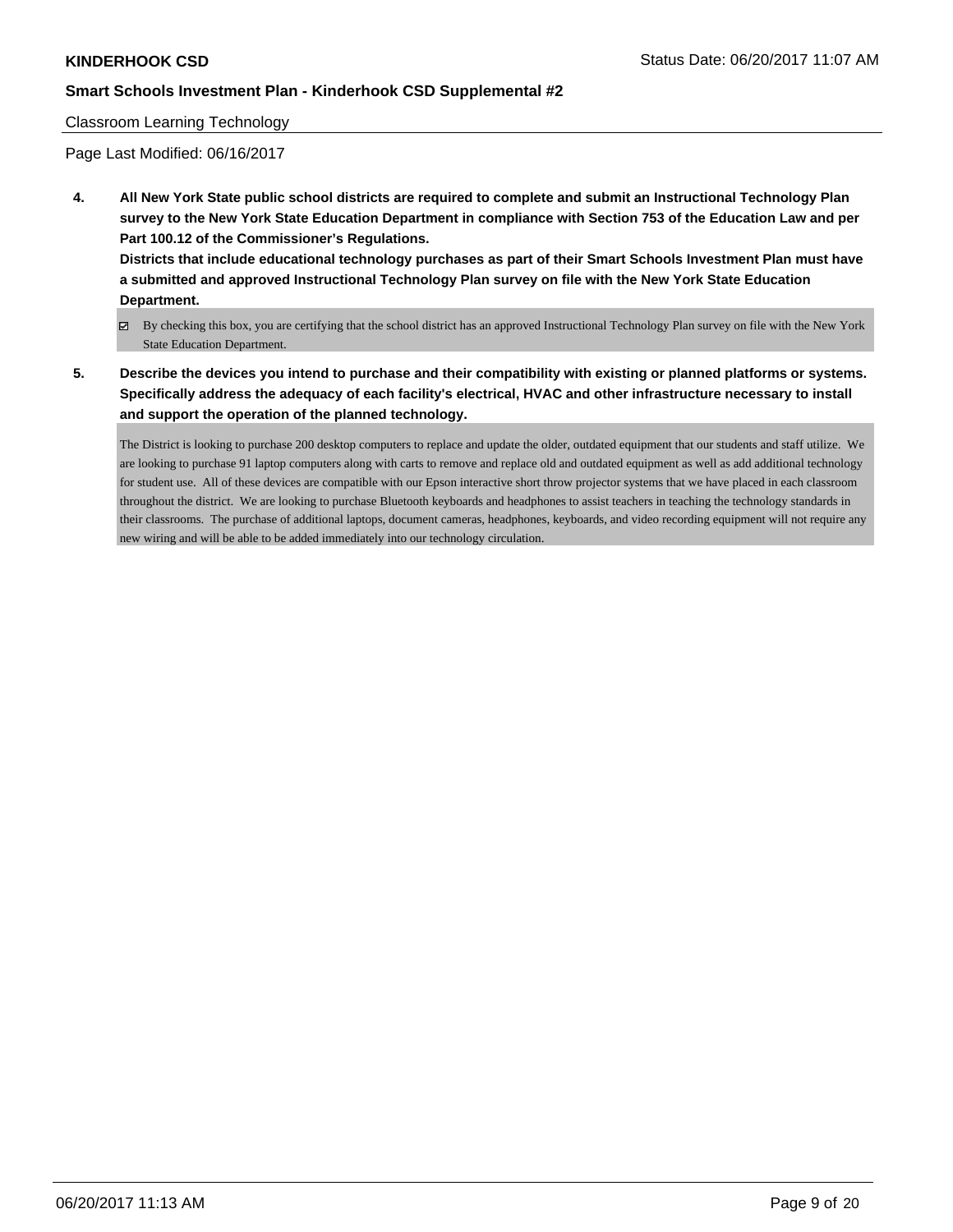### Classroom Learning Technology

Page Last Modified: 06/16/2017

- **6. Describe how the proposed technology purchases will:**
	- **> enhance differentiated instruction;**
	- **> expand student learning inside and outside the classroom;**
	- **> benefit students with disabilities and English language learners; and**
	- **> contribute to the reduction of other learning gaps that have been identified within the district.**

**The expectation is that districts will place a priority on addressing the needs of students who struggle to succeed in a rigorous curriculum. Responses in this section should specifically address this concern and align with the district's Instructional Technology Plan (in particular Question 2 of E. Curriculum and Instruction: "Does the district's instructional technology plan address the needs of students with disabilities to ensure equitable access to instruction, materials and assessments?" and Question 3 of the same section: "Does the district's instructional technology plan address the provision of assistive technology specifically for students with disabilities to ensure access to and participation in the general curriculum?"**

The Ichabod Crane School District requires publishers to provide electronic files containing the contents of the printed instructional materials using National Instructional Materials Accessibility Standards (NIMAS). The proposed technology purchases will help ensure that all students with disabilities have equitable access to instruction, materials and assessments. These additional technologies will help all students, including students with special needs and English language learners, to view, hear and understand curriculum. The incorporation of five laptop carts in the elementary and middle school will provide small group individualized learning opportunities in math, reading, and other teacher developed assignments and instruction. These individualized learning experiences will produce data to help teachers provide differentiated learning opportunities for students. The district utilizes five members of special education instructional staff who are tasked with providing assistive technology instruction, training and support to individual students and their educational team.The District also uses assistive technology evaluations to make determinations if students need additional access to instruction by providing software and hardware through applications, licenses, and programs to support their individual level of needs. Identified students use Bookshare accounts , Lexia reading, Write Out Loud, Pro-reader, I-Ready math and reading, iPads, laptops and FM trainers and listening devices.The additional technology purchase will put more devices into the hands of students with disabilities and English language learners so they can have better access to the software and online programs used by the district.

The district's teachers, staff, and students operate in a Google environment utilizing Google apps and email. The purchase of additional laptops will enhance learning inside of the classroom as teachers will have access to more mobile devices to use with students. Since we are Google based, students will be able to access their work in Google apps for continued learning at home, in public libraries in the community, or anywhere they have access to WiFi.

The proposed technology purchases will provide individualized learning opportunities, access to more technology, more data to drive instruction, and better opportunities to monitor student achievement through various software programs, as stated above, and thereby help contribute to the reduction of learning gaps in our students.

# **7. Where appropriate, describe how the proposed technology purchases will enhance ongoing communication with parents and other stakeholders and help the district facilitate technology-based regional partnerships, including distance learning and other efforts.**

The District's Google environment will allow students 24 hour access to assignments and teacher feedback which will help parents support thier child's work at home. Parents can also sign into a parent portal to monitor and support thier child's work and attendance which will enhance communication between parents, teachers, and the district. The District will also be incorporating distance learning for online credit recovery. The additional technology will provide students will better access to these programs.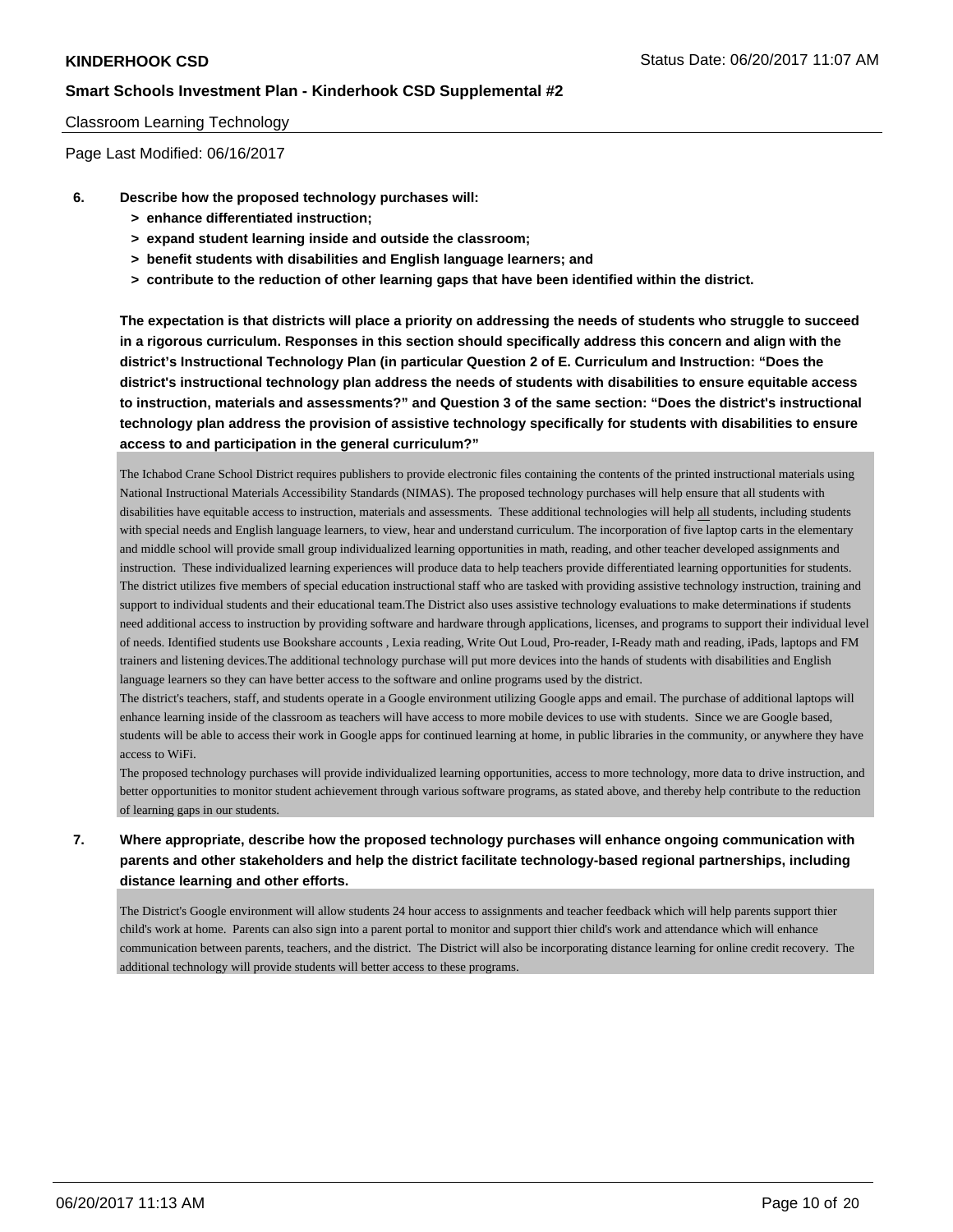### Classroom Learning Technology

Page Last Modified: 06/16/2017

**8. Describe the district's plan to provide professional development to ensure that administrators, teachers and staff can employ the technology purchased to enhance instruction successfully.**

**Note: This response should be aligned and expanded upon in accordance with your district's response to Question 1 of F. Professional Development of your Instructional Technology Plan: "Please provide a summary of professional development offered to teachers and staff, for the time period covered by this plan, to support technology to enhance teaching and learning. Please include topics, audience and method of delivery within your summary."**

The Ichabod Crane District Professional Development Plan for 2015 - 2018 includes an initiative for "Technology Use." The goal of this initiative is "effective utilization of technology to enhance instruction." The professional faculty including teachers, teaching assistants, and administrators are the targeted audience for the plan: however, district supervisors and staff members also receive training on selected topics as appropriate. A variety of methods of delivery are embedded within the plan. These methods include, but are not limited to: group presentations using visual aids; one-to-one training (teacher to teacher, technology staff to teacher, etc); large and small group hands-on learning in a computer lab setting, classroom setting, or by use of a laptop-iPad cart; and individual exploration, application, and practice. Such training is provided on district professional development days, during professional meetings, in summer or after school in-service offerings, by webinar, or out-of-district workshop, trainings or conferences provided by other facilities such as BOCES or professional organizations, or through the use of on-line training modules. Topics reflect the focus of the District Professional Plan Technology initiative objectives: technology literacy, knowledge of technological resources, ability to integrate technology into classroom instruction, instructional use of technology hardware, use of instructional software and applications, use of programs/software for productivity (ie: student management systems), and use of software and on-line programs for responsive instructional assessments.

Specific training provided by the district includes, but is not limited to, use of: Google Apps for Education (DRIVE, Gmail, Calendars, Docs, Forms, Sheets, Slides, and Sites). Google Chrome, iPads, Epson projectors, Smartboards, Apple TV, Microsoft Office (Word, Excel, Powerpoint, Publisher), specific iPad apps for instruction. School Tool, Mandarin, Fitnessgram, EnVisions Mathematics, DIGITS Mathematics, Reading Street ELA program, Journeys ELA program, I-Reading, AIMSWEB, ProReader, Lexia, Photoshop, Graphing Calculators, website development, assorted databases, and Planbook.com.

- **9. Districts must contact the SUNY/CUNY teacher preparation program that supplies the largest number of the district's new teachers to request advice on innovative uses and best practices at the intersection of pedagogy and educational technology.**
	- $\boxtimes$  By checking this box, you certify that you have contacted the SUNY/CUNY teacher preparation program that supplies the largest number of your new teachers to request advice on these issues.
	- **9a. Please enter the name of the SUNY or CUNY Institution that you contacted.**

University of Albany

**9b. Enter the primary Institution phone number.**

518-442-4988

**9c. Enter the name of the contact person with whom you consulted and/or will be collaborating with on innovative uses of technology and best practices.**

Dr. Robert Bangert-Drowns

**10. A district whose Smart Schools Investment Plan proposes the purchase of technology devices and other hardware must account for nonpublic schools in the district.**

#### **Are there nonpublic schools within your school district?**

Yes

 $\boxtimes$  No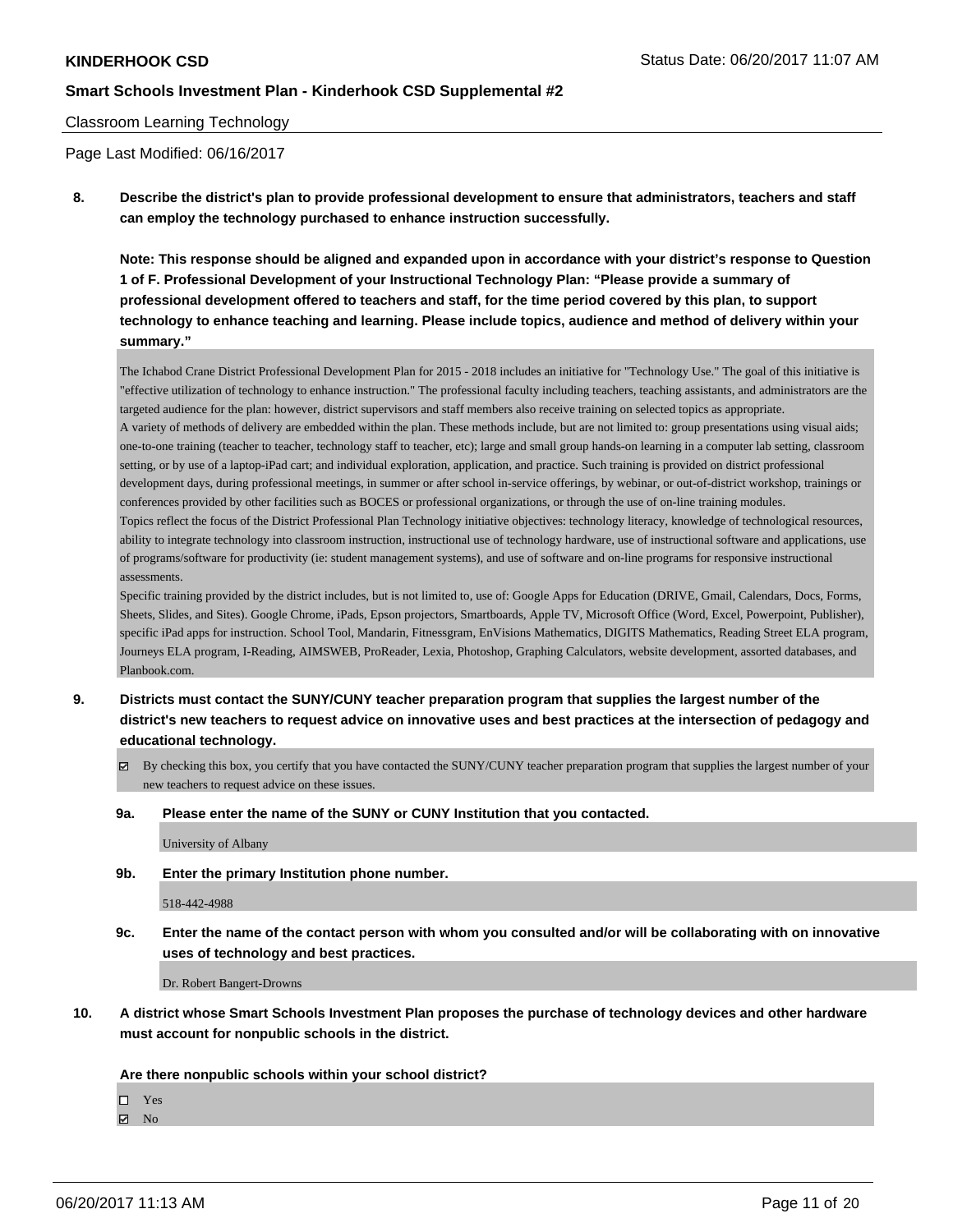### Classroom Learning Technology

Page Last Modified: 06/16/2017

### **11. Nonpublic Classroom Technology Loan Calculator**

**The Smart Schools Bond Act provides that any Classroom Learning Technology purchases made using Smart Schools funds shall be lent, upon request, to nonpublic schools in the district. However, no school district shall be required to loan technology in amounts greater than the total obtained and spent on technology pursuant to the Smart Schools Bond Act and the value of such loan may not exceed the total of \$250 multiplied by the nonpublic school enrollment in the base year at the time of enactment.**

**See:**

**http://www.p12.nysed.gov/mgtserv/smart\_schools/docs/Smart\_Schools\_Bond\_Act\_Guidance\_04.27.15\_Final.pdf.**

|                                       | 1. Classroom<br>Technology<br>Sub-allocation | 2. Public<br>l Enrollment<br>$(2014-15)$ | 3. Nonpublic<br>Enrollment<br>$(2014-15)$ | l 4. Sum of<br>Public and<br>l Nonpublic<br>l Enrollment | 15. Total Per<br>Pupil Sub-<br>lallocation | 6. Total<br>Nonpublic Loan<br>Amount                                                          |
|---------------------------------------|----------------------------------------------|------------------------------------------|-------------------------------------------|----------------------------------------------------------|--------------------------------------------|-----------------------------------------------------------------------------------------------|
| Calculated Nonpublic Loan<br>l Amount |                                              |                                          |                                           |                                                          |                                            | (No Response)   (No Response)   (No Response)   (No Response)   (No Response)   (No Response) |

**12. To ensure the sustainability of technology purchases made with Smart Schools funds, districts must demonstrate a long-term plan to maintain and replace technology purchases supported by Smart Schools Bond Act funds. This sustainability plan shall demonstrate a district's capacity to support recurring costs of use that are ineligible for Smart Schools Bond Act funding such as device maintenance, technical support, Internet and wireless fees, maintenance of hotspots, staff professional development, building maintenance and the replacement of incidental items. Further, such a sustainability plan shall include a long-term plan for the replacement of purchased devices and equipment at the end of their useful life with other funding sources.**

 $\boxtimes$  By checking this box, you certify that the district has a sustainability plan as described above.

**13. Districts must ensure that devices purchased with Smart Schools Bond funds will be distributed, prepared for use, maintained and supported appropriately. Districts must maintain detailed device inventories in accordance with generally accepted accounting principles.**

By checking this box, you certify that the district has a distribution and inventory management plan and system in place.

**14. If you are submitting an allocation for Classroom Learning Technology complete this table. Note that the calculated Total at the bottom of the table must equal the Total allocation for this category that you entered in the SSIP Overview overall budget.**

|                         | Sub-Allocation |
|-------------------------|----------------|
| Interactive Whiteboards | (No Response)  |
| Computer Servers        | (No Response)  |
| Desktop Computers       | 170,000        |
| Laptop Computers        | 67,704         |
| <b>Tablet Computers</b> | (No Response)  |
| <b>Other Costs</b>      | 14,213         |
| Totals:                 | 251,917        |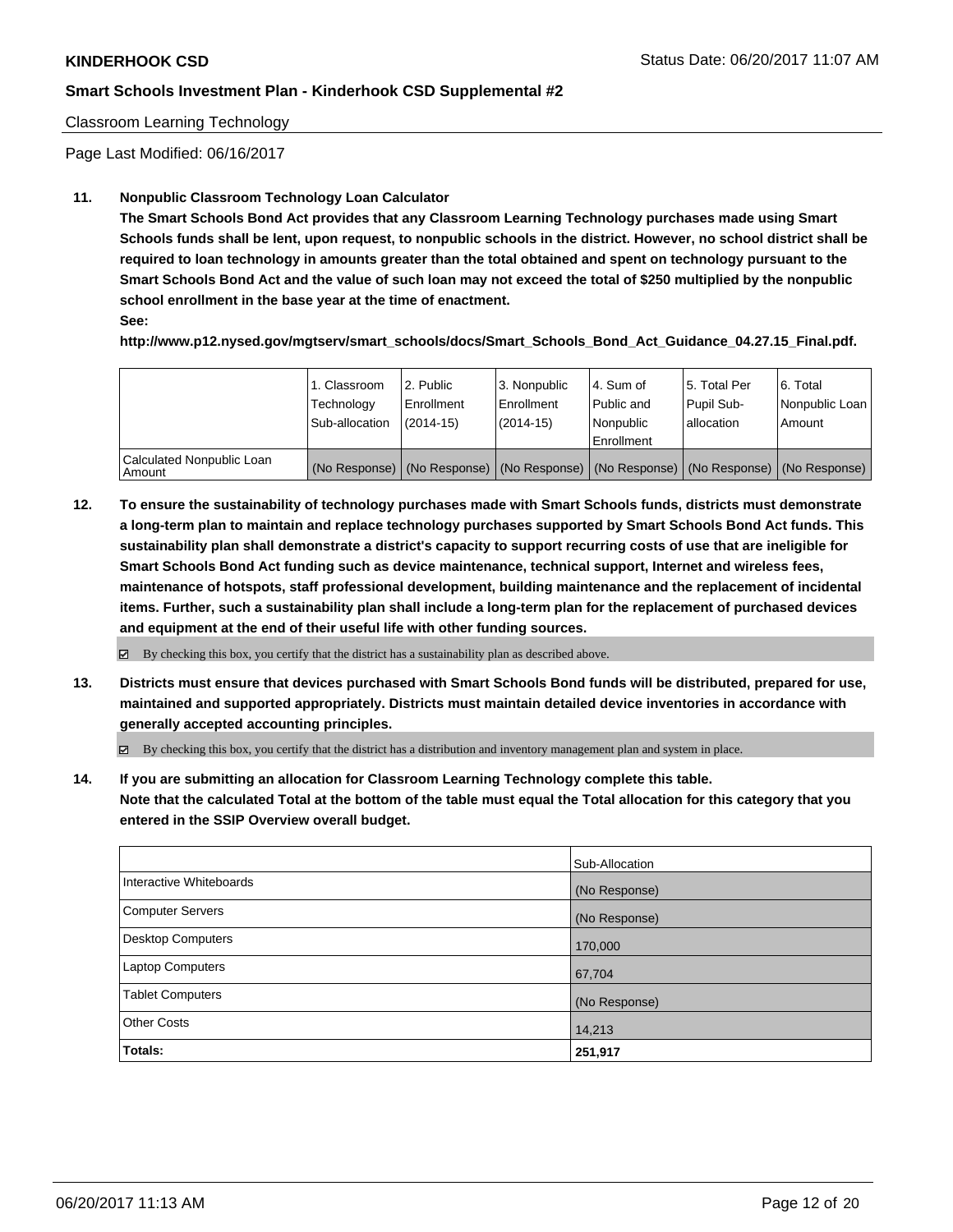### Classroom Learning Technology

Page Last Modified: 06/16/2017

**15. Please detail the type, quantity, per unit cost and total cost of the eligible items under each sub-category. This is especially important for any expenditures listed under the "Other" category. All expenditures must be capital-bond eligible to be reimbursed through the SSBA. If you have any questions, please contact us directly through smartschools@nysed.gov.**

**Please specify in the "Item to be Purchased" field which specific expenditures and items are planned to meet the district's nonpublic loan requirement, if applicable.**

**NOTE: Wireless Access Points that will be loaned/purchased for nonpublic schools should ONLY be included in this category, not under School Connectivity, where public school districts would list them. Add rows under each sub-category for additional items, as needed.**

| Select the allowable expenditure | Iltem to be Purchased                                                | Quantity       | Cost per Item | <b>Total Cost</b> |
|----------------------------------|----------------------------------------------------------------------|----------------|---------------|-------------------|
| type.                            |                                                                      |                |               |                   |
| Repeat to add another item under |                                                                      |                |               |                   |
| each type.                       |                                                                      |                |               |                   |
| <b>Desktop Computers</b>         | Dell Optiplex 7040 i5 8gb                                            | 200            | 850           | 170,000           |
| <b>Laptop Computers</b>          | HP Probook G3 450 i5 8gb 15.6                                        | 91             | 744           | 67,704            |
| <b>Other Costs</b>               | Spectrum Pro32 Laptop cart holds 30<br>laptops                       | $\overline{2}$ | 1,781         | 3,562             |
| <b>Other Costs</b>               | Laptop cart holds 12 laptops. Luxor<br>LLTP12-B                      | $\overline{7}$ | 353           | 2,471             |
| <b>Other Costs</b>               | Epson dc-20 document camera                                          |                | 600           | 600               |
| <b>Other Costs</b>               | Headphones for ipad/laptop use                                       | 260            | 15            | 3,900             |
| <b>Other Costs</b>               | Kensington Bluetooth keyboards with<br>lightning connector for iPads | 144            | 20            | 2,880             |
| <b>Other Costs</b>               | Panasonic HC-V770K Full HD<br>Camcorder with tripod and charger      |                | 800           | 800               |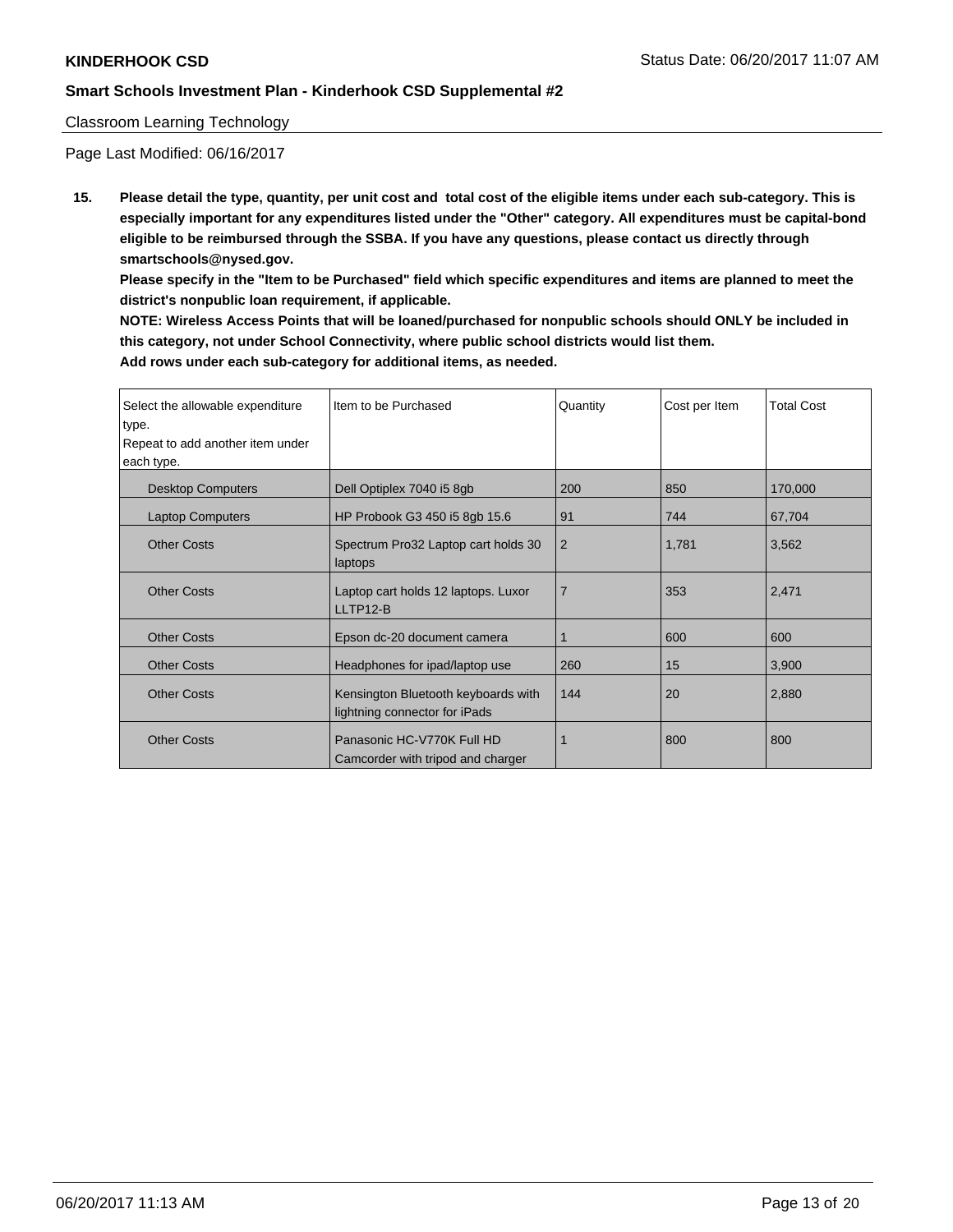#### Pre-Kindergarten Classrooms

Page Last Modified: 02/21/2017

### **Group 1**

**1. Provide information regarding how and where the district is currently serving pre-kindergarten students and justify the need for additional space with enrollment projections over 3 years.**

(No Response)

- **2. Describe the district's plan to construct, enhance or modernize education facilities to accommodate prekindergarten programs. Such plans must include:**
	- **Specific descriptions of what the district intends to do to each space;**
	- **An affirmation that pre-kindergarten classrooms will contain a minimum of 900 square feet per classroom;**
	- **The number of classrooms involved;**
	- **The approximate construction costs per classroom; and**
	- **Confirmation that the space is district-owned or has a long-term lease that exceeds the probable useful life of the improvements.**

(No Response)

**3. Smart Schools Bond Act funds may only be used for capital construction costs. Describe the type and amount of additional funds that will be required to support ineligible ongoing costs (e.g. instruction, supplies) associated with any additional pre-kindergarten classrooms that the district plans to add.**

(No Response)

**4. All plans and specifications for the erection, repair, enlargement or remodeling of school buildings in any public school district in the State must be reviewed and approved by the Commissioner. Districts that plan capital projects using their Smart Schools Bond Act funds will undergo a Preliminary Review Process by the Office of Facilities Planning.**

**Please indicate on a separate row each project number given to you by the Office of Facilities Planning.**

| Project Number |  |
|----------------|--|
| (No Response)  |  |

**5. If you have made an allocation for Pre-Kindergarten Classrooms, complete this table. Note that the calculated Total at the bottom of the table must equal the Total allocation for this category that you entered in the SSIP Overview overall budget.**

| Totals:                                  | 0              |
|------------------------------------------|----------------|
| Other Costs                              | (No Response)  |
| Enhance/Modernize Educational Facilities | (No Response)  |
| Construct Pre-K Classrooms               | (No Response)  |
|                                          | Sub-Allocation |

**6. Please detail the type, quantity, per unit cost and total cost of the eligible items under each sub-category. This is especially important for any expenditures listed under the "Other" category. All expenditures must be capital-bond eligible to be reimbursed through the SSBA. If you have any questions, please contact us directly through smartschools@nysed.gov.**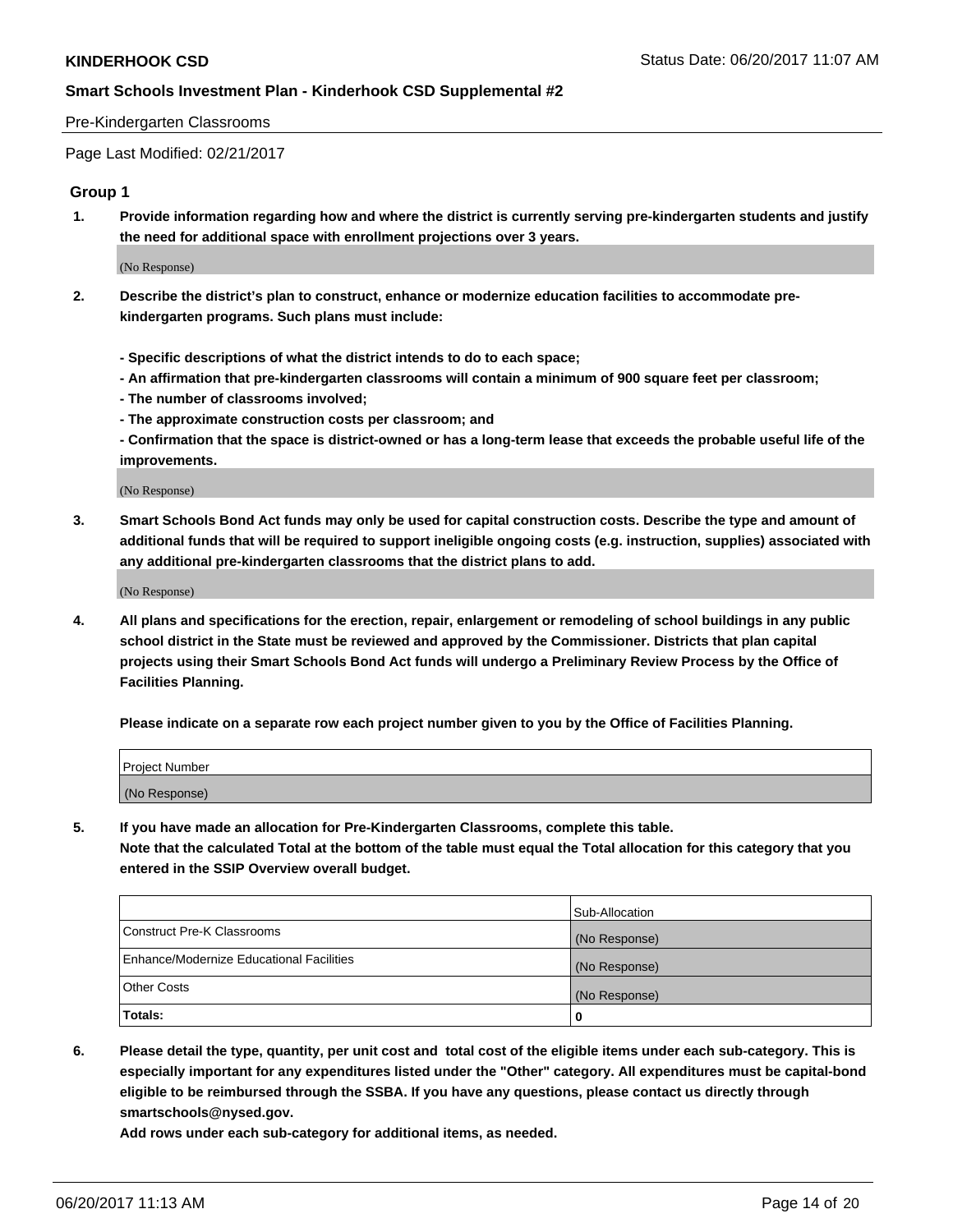# Pre-Kindergarten Classrooms

| Select the allowable expenditure | Item to be purchased | Quantity      | Cost per Item | <b>Total Cost</b> |
|----------------------------------|----------------------|---------------|---------------|-------------------|
| type.                            |                      |               |               |                   |
| Repeat to add another item under |                      |               |               |                   |
| each type.                       |                      |               |               |                   |
| (No Response)                    | (No Response)        | (No Response) | (No Response) | (No Response)     |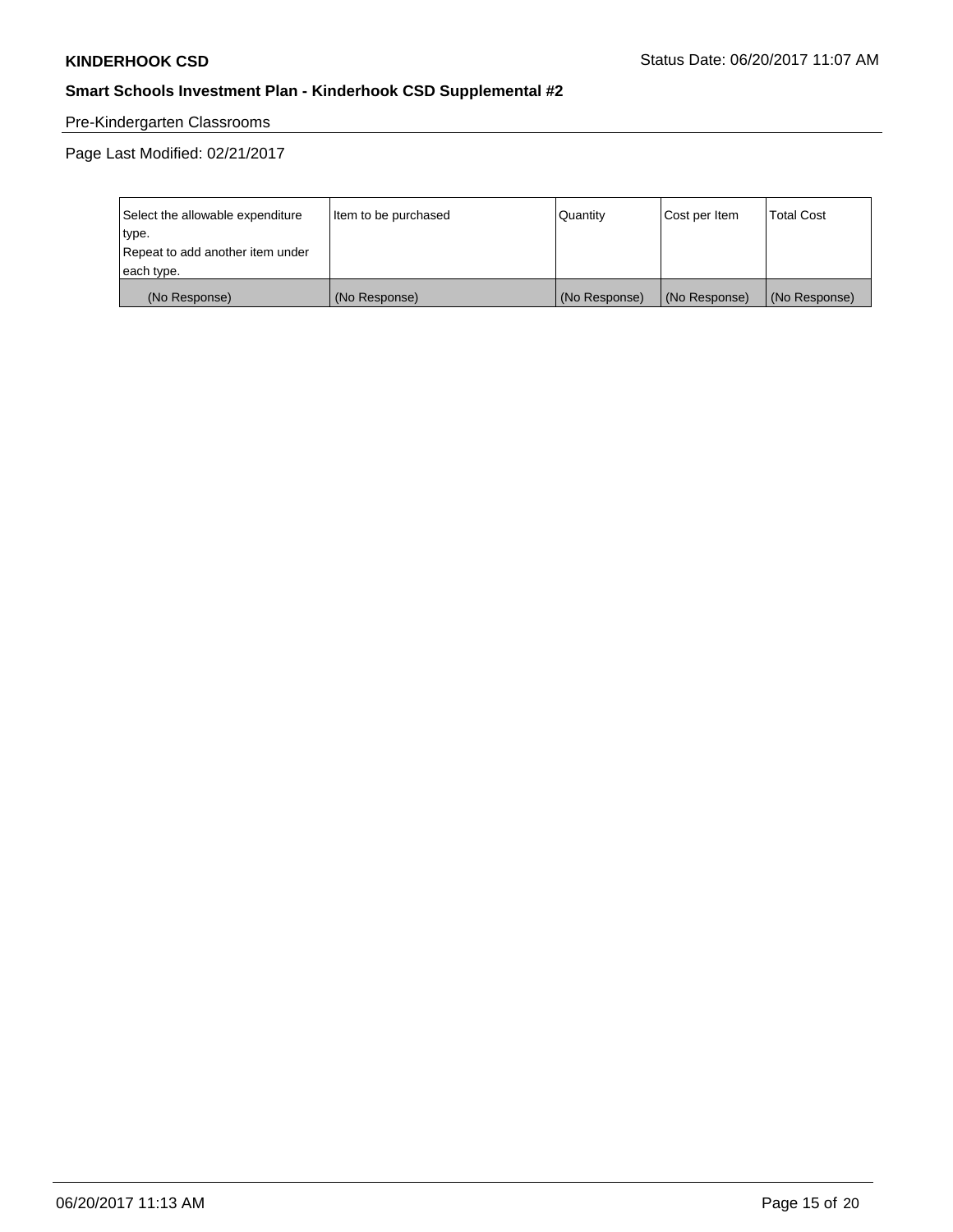Replace Transportable Classrooms

Page Last Modified: 02/21/2017

### **Group 1**

**1. Describe the district's plan to construct, enhance or modernize education facilities to provide high-quality instructional space by replacing transportable classrooms.**

(No Response)

**2. All plans and specifications for the erection, repair, enlargement or remodeling of school buildings in any public school district in the State must be reviewed and approved by the Commissioner. Districts that plan capital projects using their Smart Schools Bond Act funds will undergo a Preliminary Review Process by the Office of Facilities Planning.**

**Please indicate on a separate row each project number given to you by the Office of Facilities Planning.**

| Project Number |  |  |
|----------------|--|--|
| (No Response)  |  |  |

**3. For large projects that seek to blend Smart Schools Bond Act dollars with other funds, please note that Smart Schools Bond Act funds can be allocated on a pro rata basis depending on the number of new classrooms built that directly replace transportable classroom units.**

**If a district seeks to blend Smart Schools Bond Act dollars with other funds describe below what other funds are being used and what portion of the money will be Smart Schools Bond Act funds.**

(No Response)

**4. If you have made an allocation for Replace Transportable Classrooms, complete this table. Note that the calculated Total at the bottom of the table must equal the Total allocation for this category that you entered in the SSIP Overview overall budget.**

|                                                | Sub-Allocation |
|------------------------------------------------|----------------|
| Construct New Instructional Space              | (No Response)  |
| Enhance/Modernize Existing Instructional Space | (No Response)  |
| Other Costs                                    | (No Response)  |
| Totals:                                        | 0              |

**5. Please detail the type, quantity, per unit cost and total cost of the eligible items under each sub-category. This is especially important for any expenditures listed under the "Other" category. All expenditures must be capital-bond eligible to be reimbursed through the SSBA. If you have any questions, please contact us directly through smartschools@nysed.gov.**

| Select the allowable expenditure | Item to be purchased | Quantity      | Cost per Item | <b>Total Cost</b> |
|----------------------------------|----------------------|---------------|---------------|-------------------|
| type.                            |                      |               |               |                   |
| Repeat to add another item under |                      |               |               |                   |
| each type.                       |                      |               |               |                   |
| (No Response)                    | (No Response)        | (No Response) | (No Response) | (No Response)     |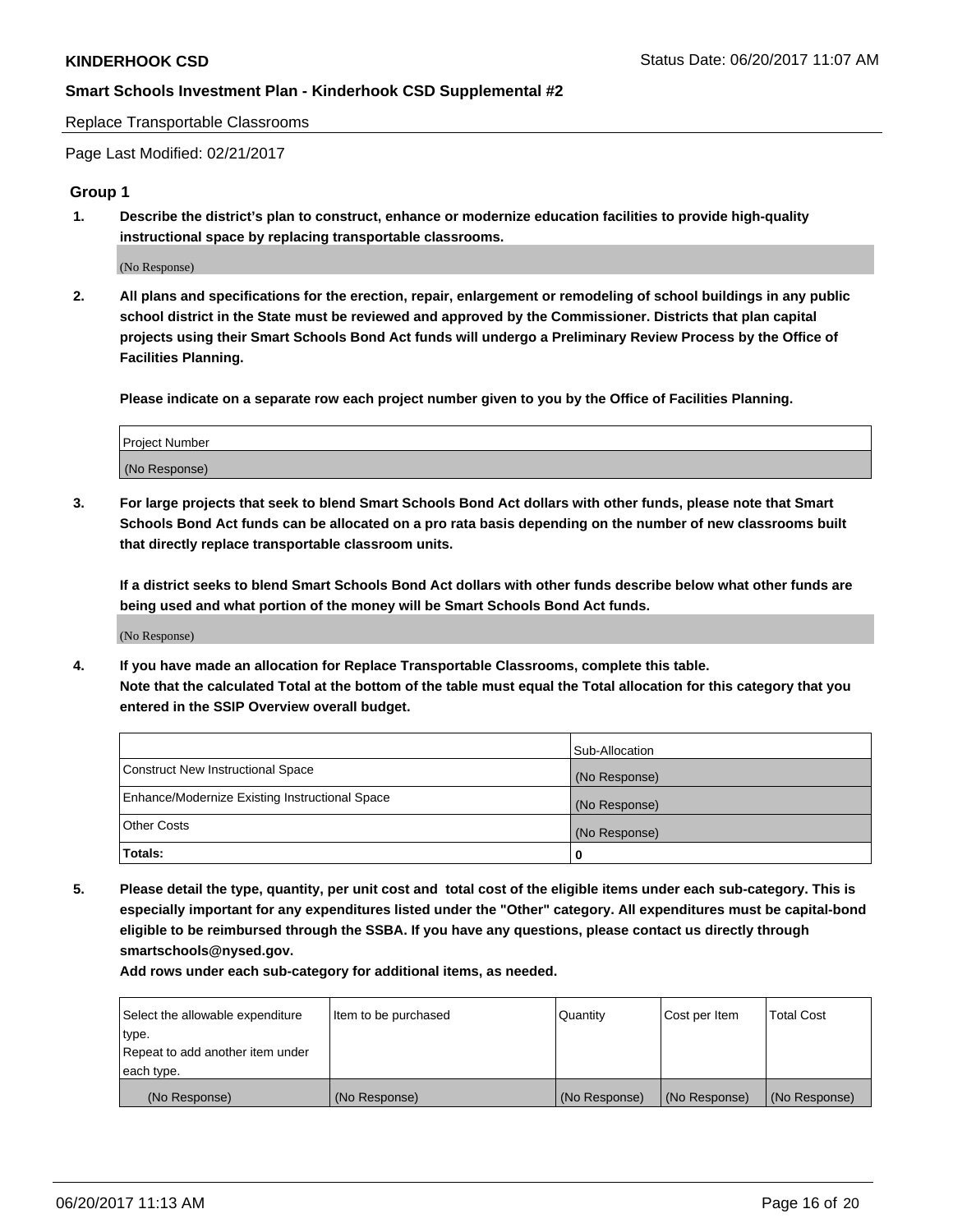### High-Tech Security Features

Page Last Modified: 02/21/2017

### **Group 1**

**1. Describe how you intend to use Smart Schools Bond Act funds to install high-tech security features in school buildings and on school campuses.**

(No Response)

**2. All plans and specifications for the erection, repair, enlargement or remodeling of school buildings in any public school district in the State must be reviewed and approved by the Commissioner. Districts that plan capital projects using their Smart Schools Bond Act funds will undergo a Preliminary Review Process by the Office of Facilities Planning.** 

**Please indicate on a separate row each project number given to you by the Office of Facilities Planning.**

| Project Number |  |
|----------------|--|
|                |  |
| (No Response)  |  |

- **3. Was your project deemed eligible for streamlined Review?**
	- Yes  $\hfill \square$  No
- **4. Include the name and license number of the architect or engineer of record.**

| Name          | License Number |
|---------------|----------------|
| (No Response) | (No Response)  |

**5. If you have made an allocation for High-Tech Security Features, complete this table. Note that the calculated Total at the bottom of the table must equal the Total allocation for this category that you entered in the SSIP Overview overall budget.**

|                                                      | Sub-Allocation |
|------------------------------------------------------|----------------|
| Capital-Intensive Security Project (Standard Review) | (No Response)  |
| Electronic Security System                           | (No Response)  |
| <b>Entry Control System</b>                          | (No Response)  |
| Approved Door Hardening Project                      | (No Response)  |
| <b>Other Costs</b>                                   | (No Response)  |
| Totals:                                              | 0              |

**6. Please detail the type, quantity, per unit cost and total cost of the eligible items under each sub-category. This is especially important for any expenditures listed under the "Other" category. All expenditures must be capital-bond eligible to be reimbursed through the SSBA. If you have any questions, please contact us directly through smartschools@nysed.gov.**

| Select the allowable expenditure | Item to be purchased | Quantity      | Cost per Item | <b>Total Cost</b> |
|----------------------------------|----------------------|---------------|---------------|-------------------|
| type.                            |                      |               |               |                   |
| Repeat to add another item under |                      |               |               |                   |
| each type.                       |                      |               |               |                   |
| (No Response)                    | (No Response)        | (No Response) | (No Response) | (No Response)     |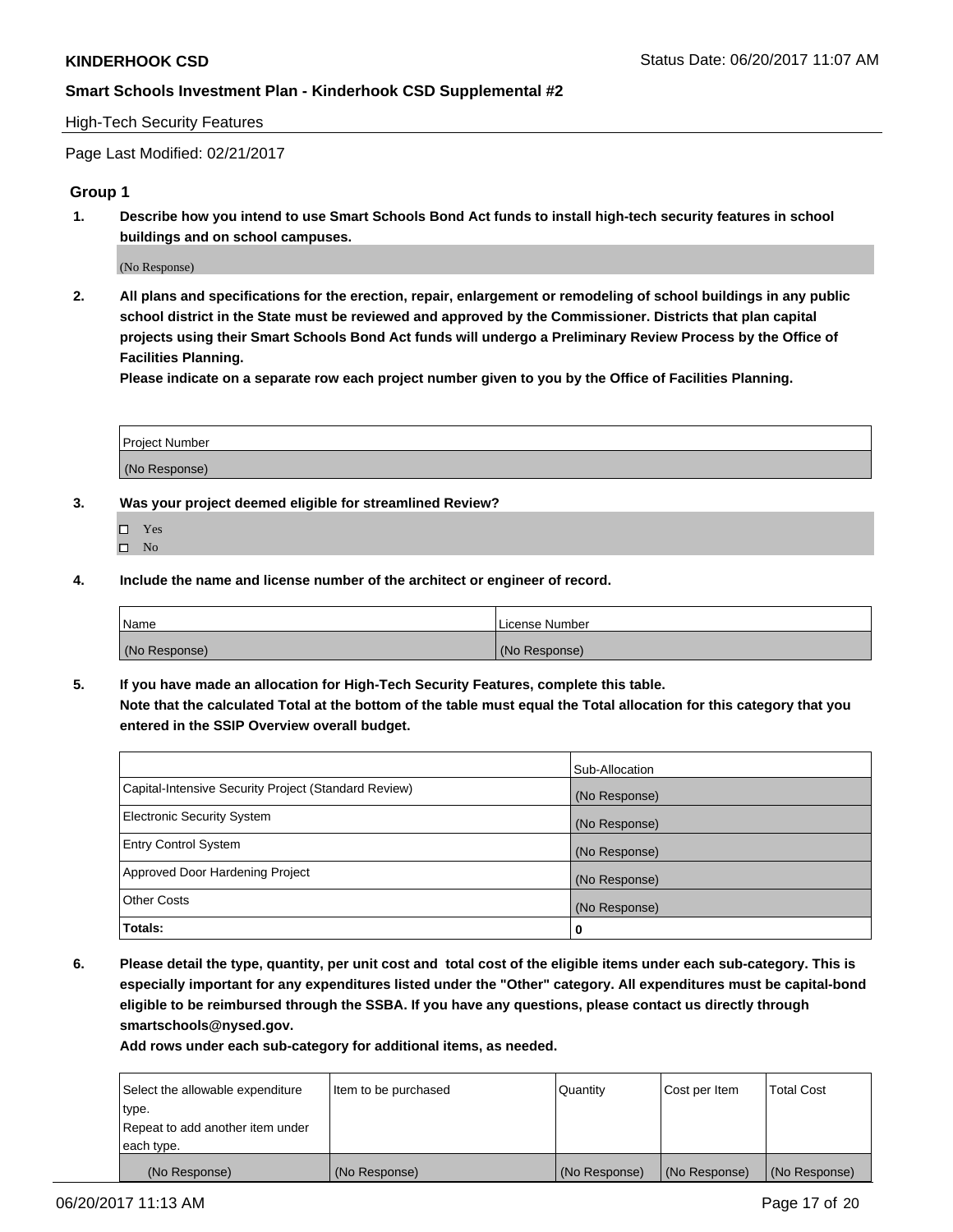High-Tech Security Features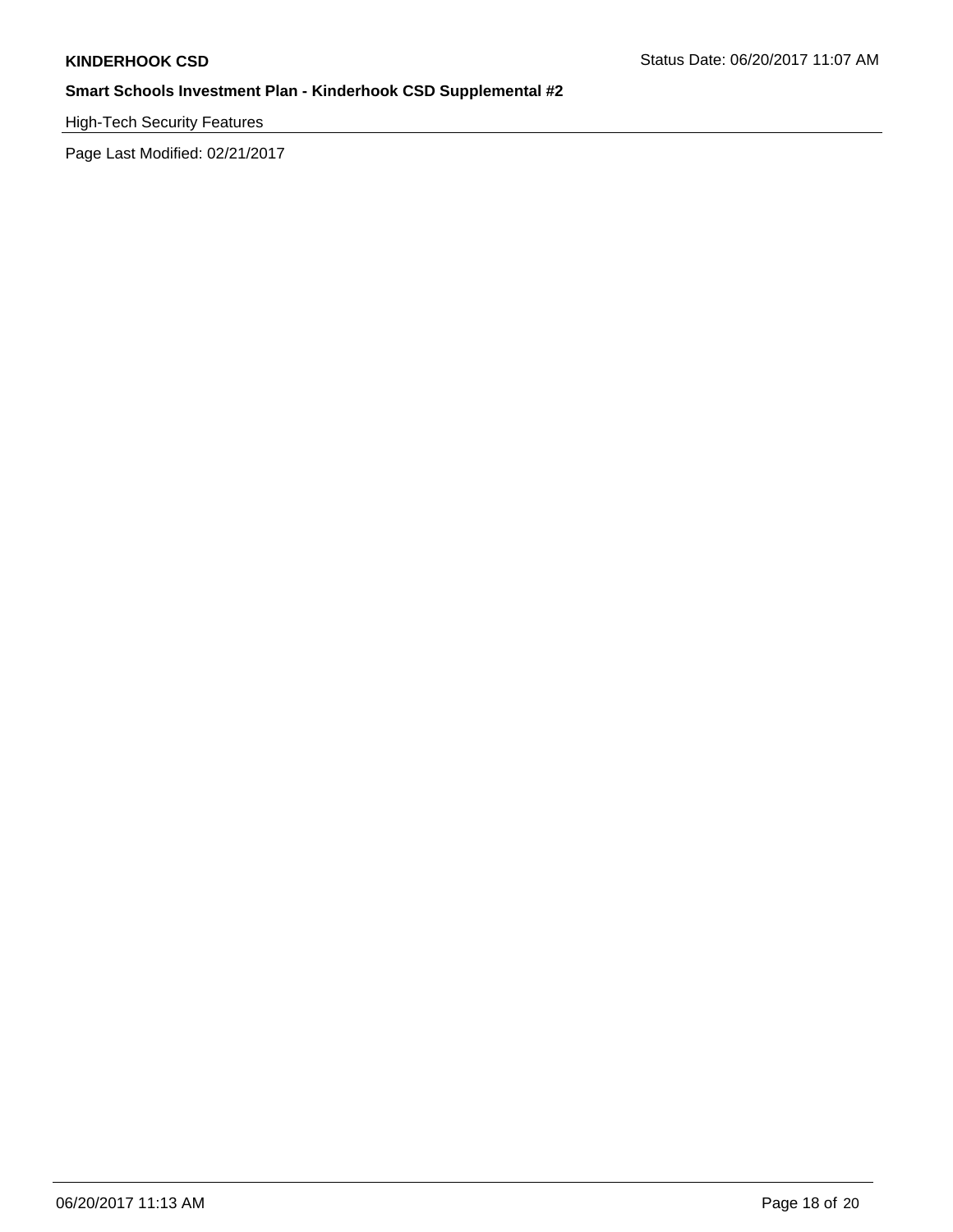Report